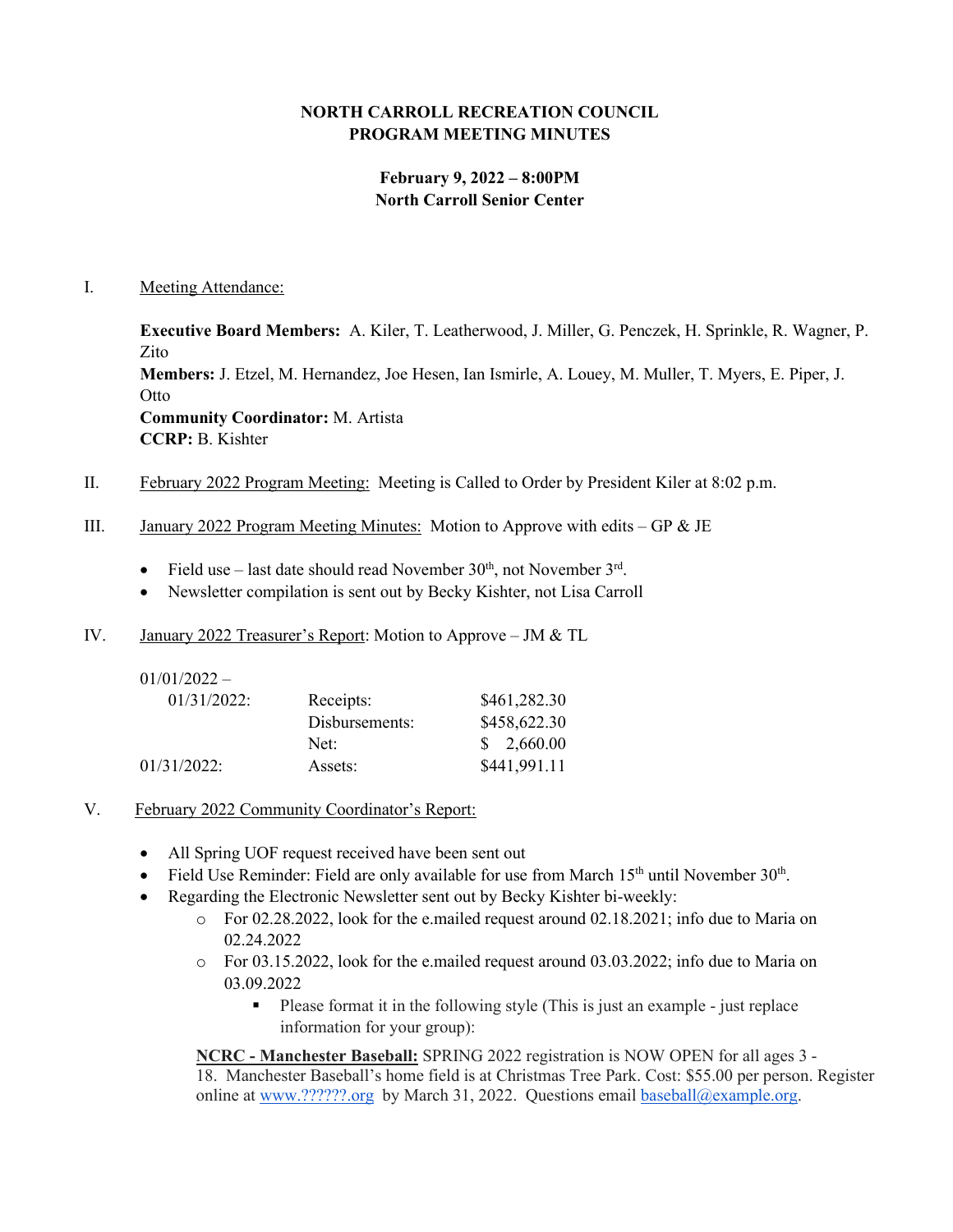# VI. February 2022 Parks and Rec Report: Becky Kishter

- The updated Approved Volunteers Listing was posted 2/6/22.
- Camp & Spring Guide will be released  $2/11/22$  with registration opening  $2/16$  for Residents,  $2/23$  for Non-residents.
- All Summer Camps must run through the Department (not through Recreation Councils) applications are still being accepted by Lisa Carroll and can be included in the Summer Guide - due early March. Any questions, reach out to Lisa Carroll.
- COVID19 Update (does not apply to CCPS)-the Carroll County Board of Commissioners voted to lift the current masking requirement for most county buildings, effective Monday, February 7, 2022 at the start of business. Other details include:
	- o County Senior & Community Center visitors must continue to mask in areas or during activities where six-foot distancing is not possible.
	- o Public meetings, including boards and commissions, can continue to work in a hybrid environment, dependent on the comfort level of participants; however, room capacity limits must be enforced and if capacity is exceeded, masks must be worn.
		- The commissioners continue to support caution and personal decisions of employees and visitors alike and strongly recommend each person to wear or not wear masks to align with their personal comfort levels.

#### VII. February 2022 President's Report:

Old Business:

- COVID-19 Update:
	- o See above
	- o Clarification: The Mask mandate still applies to all indoor rec activities at CCPS locations.
- NCHS:
	- $\circ$  Town Hall Meeting February 21<sup>st</sup> in the auditorium at Panther Performance Center Current owners hosting with Commissioner Weaver
- By-Laws will be updated to reflect new meeting format: In person on the Second Wednesday of each month; NCRC Executive Board will meet at 7:00 p.m.; Program Meeting held at 8:00 p.m.
- NCRC Program Annual Fee:
	- o The previous \$25 per participant fee had been approved but had not been charged.
	- o The Executive Board has decided to change the fee structure and return to the \$10 Indoor and \$15 Outdoor set up.
		- Both fee levels will be used to cover background checks and scholarships
		- Outdoor fee will also fund porta pot and light costs
		- Programs will budget for needed fieldwork; If fieldwork is completed, please advise the Executive Board so the Council can be aware.

New Business:

- Friends of Carroll Updates:
	- $\circ$  Inclement weather policy: The weekend policy is the same, but we proposed a new weekday policy which seemed well received. Currently: If schools are closed, no rec activities can occur. Proposal states If school are closed, rec activities can still occur at private facilities and practices venues, so long as there is no posted Snow Emergency Plan in effect.